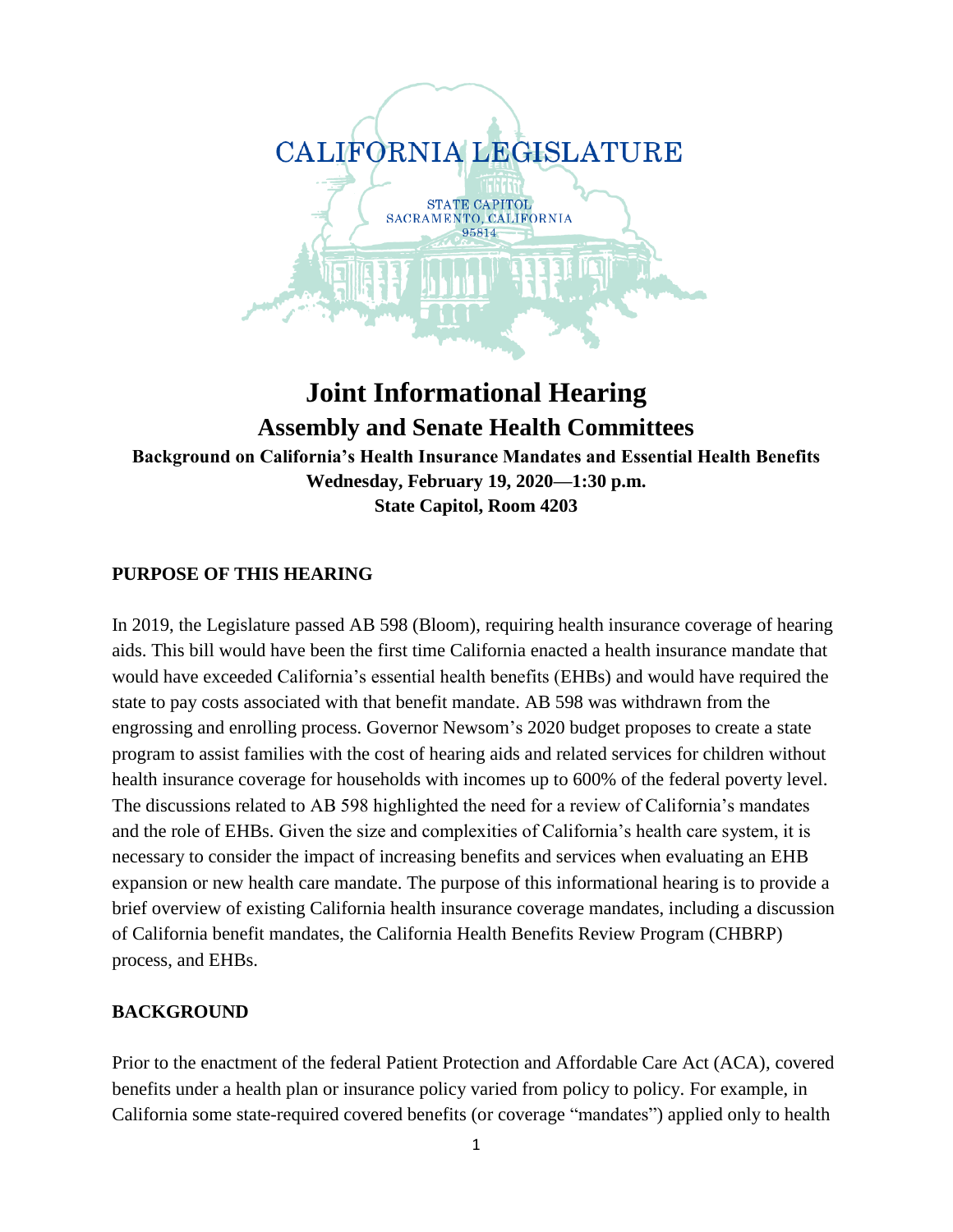care service plan contracts offered by health plans regulated by the Department of Managed Health Care under the Knox-Keene Health Care Service Act of 1975, while others applied to health insurance policies offered by health insurers regulated by the Department of Insurance under the Insurance Code. Today, most mandates apply to both health plan contracts and health insurance policies. However, there are three different market segments: individual; small group; and, large group, where carriers sell products that meet market-specific requirements. In some cases a mandate may apply to one, two, or all three market segments. In group products, there are also some mandates to "offer" coverage (versus a mandate to cover). California has an expansive range of benefit mandates that includes basic health care services, cancer screenings and treatment, AIDS vaccines and treatment, diabetes education and treatment, behavioral health treatment for autism related disorders, severe mental illness, and hospice care. For more information, CHBRP has a [resource](http://cms5.revize.com/revize/chbrpnew/CA%20Mandates%20Update%202019%20FINAL%20120519.pdf) that describes health insurance benefit mandates in California and under federal law.

The ACA required health plans and insurance policies offered in the individual and small group markets to provide a comprehensive package of items and services, known as EHBs, with no dollar limits. Under federal law, EHBs require plans to cover 10 categories of services: (1) ambulatory patient services (outpatient care); (2) emergency services; (3) hospitalization; (4) maternity and newborn care; (5) mental health and substance use disorder services, including behavioral health treatment; (6) prescription drugs; (7) rehabilitative and habilitative services and devices; (8) laboratory services; (9) preventive and wellness services and chronic disease management; and, (10) pediatric services, including dental and vision care. The ACA helps consumers shop for and compare health insurance options in the individual and small group markets by promoting consistency across plans, protecting consumers by ensuring that plans cover a core package of items that are equal in scope to benefits offered by a typical employer plan, and limit out of pocket expenses. Federal rules outline health insurance standards related to the coverage of EHB and the determination of actuarial value  $(AV)$  – (which represents the share of health care expenses the plan covers for a typical group of enrollees), while providing significant flexibility to states to shape how EHBs are defined. Taken together, EHBs and AV significantly increase consumers' ability to compare and make an informed choice about health plans. The ACA also specifies that if states require plans to cover services beyond those defined as EHBs in law, states must pay the costs of those benefits.

**California's EHB benchmark plan selection process.** Under the ACA, individual and small group plans and policies sold on and outside of health benefit exchanges (in California, Covered California) are required to ensure coverage of EHBs. In 2011, the federal Center for Consumer Information and Insurance Oversight (CCIIO) released an EHB bulletin requiring that EHBs be defined using a benchmark approach. This approach gave states the flexibility to select a benchmark plan that reflected the scope of services offered by a "typical employer plan." If a state did not choose a benchmark health plan, the default benchmark plan for the state would be the largest plan by enrollment in the largest product in the small group market as of the first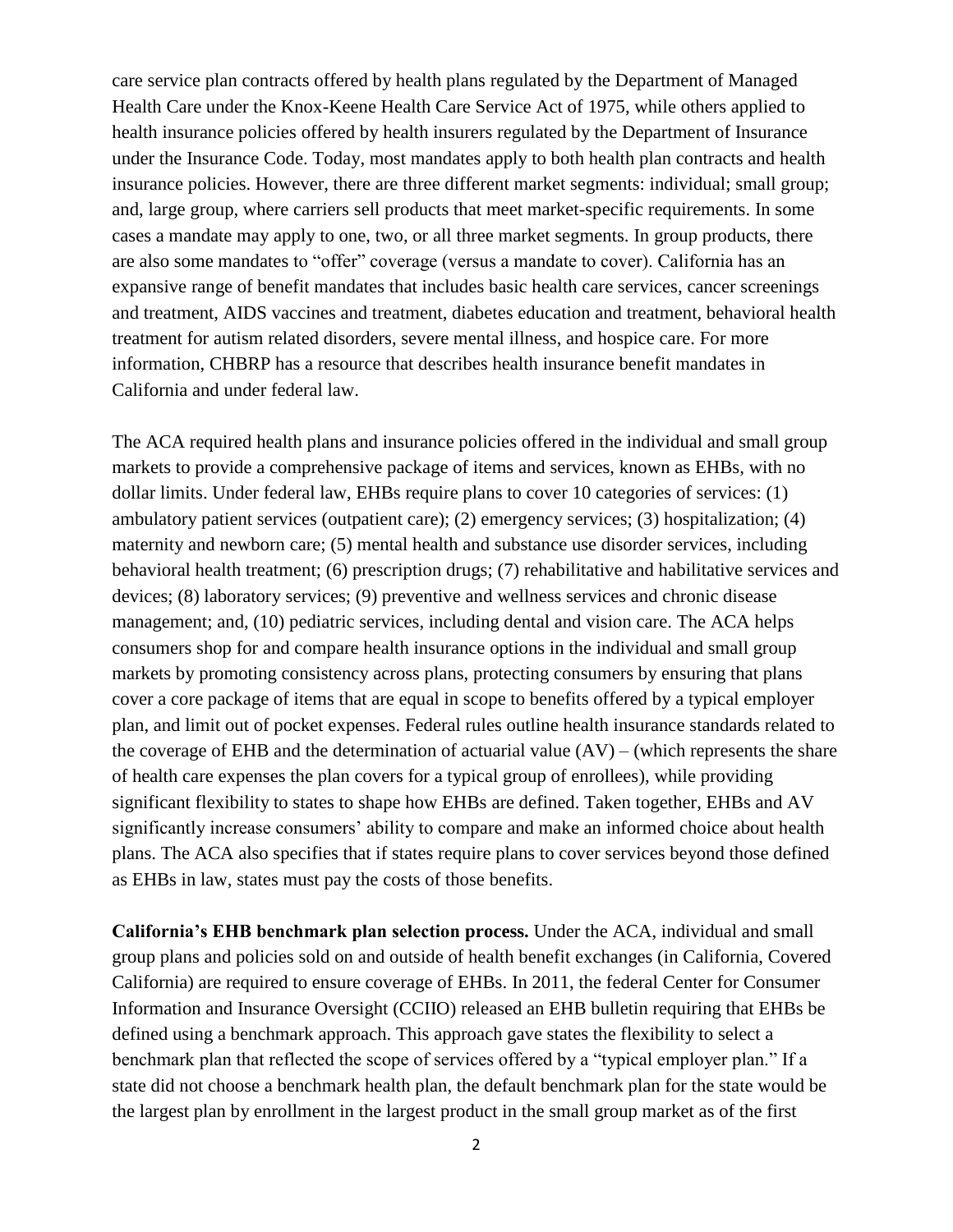quarter of 2012. The final rule provided that all plans subject to EHBs offer benefits substantially equal to the benefits offered by the benchmark plan. This approach best struck the balance between comprehensiveness, affordability, and state flexibility. The final rule also gave issuers the flexibility to offer innovative benefit designs and a choice of health plans, but required EHBs to include coverage of services and items in all ten statutory categories required in the ACA. While the ACA allows a state to require benefits in addition to the EHBs, the state must pay for the premium cost associated with those additional benefits/mandates. State mandates enacted before December 31, 2011 (like basic health care services under the Knox-Keene Act) are considered part of the EHBs and the requirement that the state pay the costs of these mandated benefits is waived. States were permitted to choose among the following benchmark health insurance plan options:

- **a)** One of the three largest small group plans in the state by enrollment;
- **b)** One of the three largest state employee health plans by enrollment;
- **c)** One of the three largest federal employee health plan options by enrollment; or,
- **d)** The largest HMO plan offered in the state's commercial market by enrollment.

In January 2012, Covered California retained the Milliman consulting firm to analyze and compare the health services covered by the ten EHB California benchmark plan options. The analysis was used by stakeholders as part of the decision making process for selecting California's EHB benchmark plan that became effective January 1, 2014. Milliman found all the plans to be comprehensive and found there to be only a very small cost difference between the optional plans. AB 1453 (Monning, Chapter 854, Statutes of 2012) and SB 951 (Hernandez, Chapter 866, Statutes of 2012) made the Kaiser Small Group HMO (Kaiser plan) California's benchmark plan, which was also the default plan had California not made an affirmative choice. Since the Kaiser plan did not include items or services within all ten of the mandated categories, the Kaiser plan was supplemented in the areas of pediatric vision and pediatric dental services.

**EHB Selection for 2017**. A subsequent federal rule issued by CCIIO required states to use 2014 plans to define EHB, starting with the 2017 plan year. For California, the 2014 selection process largely mirrored the prior selection process conducted in 2012. The benchmark options and default plan were the same ten categories as in 2012. Additionally, according to the federal rule, if the benchmark did not include coverage of habilitative services, the state needed to determine which services were to be included in that category. The federal rule indicated states should consider a federal definition of habilitative services and devices to determine if coverage exists, and indicated there was no need to defray qualified health plan subsidy costs if a new mandate was needed to supplement the habilitative coverage category.

Milliman again analyzed and compared the health services covered by the ten plans available to California as options for California's EHB benchmark effective January 1, 2017. Milliman found